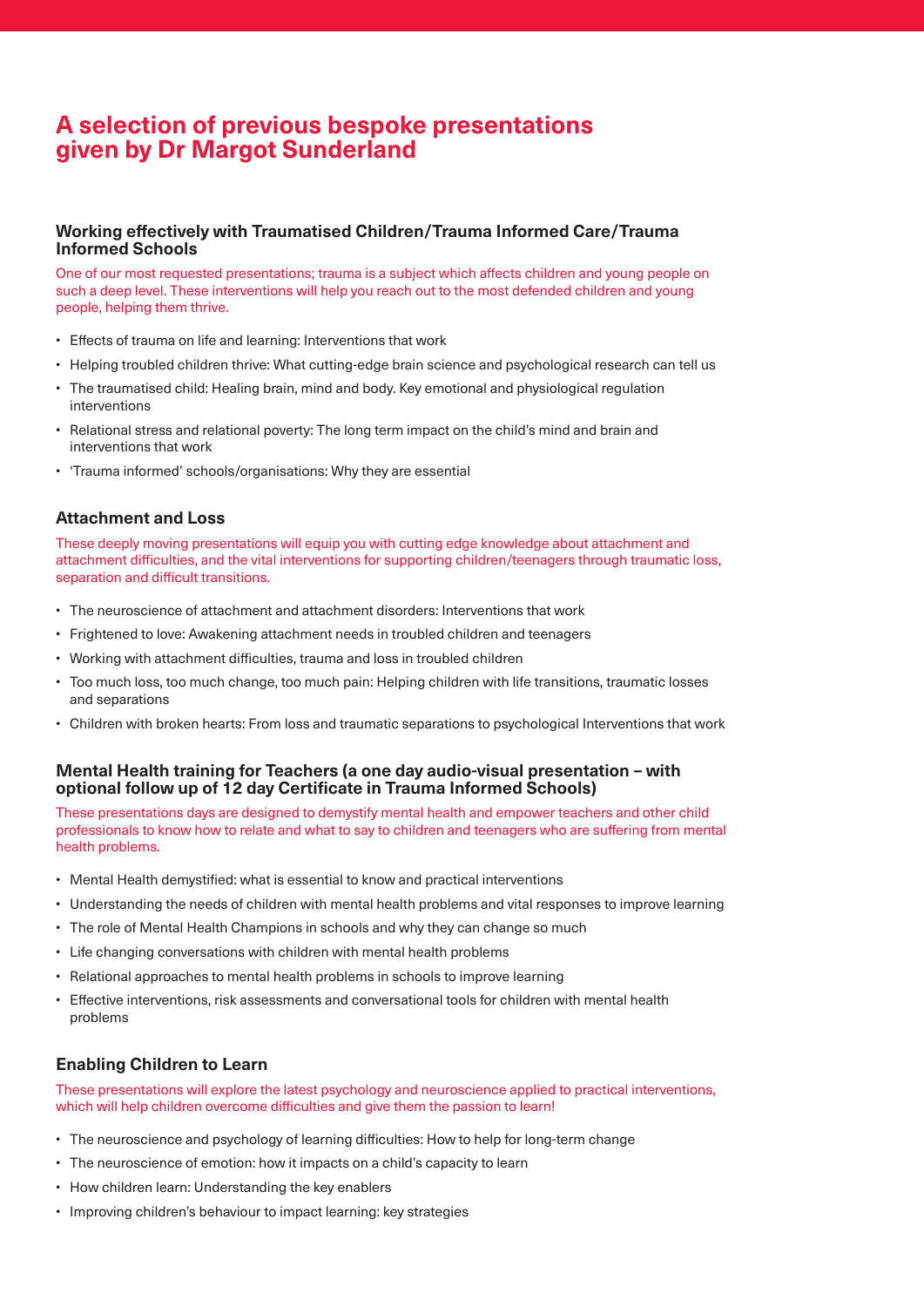# **Managing Challenging Behaviour**

Working with troubled children or teenagers can be de-skilling and emotionally draining. These presentations, based on the latest brain research, provide a wealth of practical interventions that will enable these troubled children to thrive.

- Transforming the challenging child: Why they challenge and how to help
- Challenging behaviour/children who cause hurting: Making the shift from behaviourial to relational interventions that work
- Challenging behaviour: Creative interventions, tools and techniques
- The emotional rollercoaster of working with troubled children: Prevention and intervention
- Working with children/teenagers locked in rage and hate: Interventions that work

## **The Neuroscience of Adoption and Fostering: From Knowledge to Practical Intervention**

Fostering or adopting a child requires a whole host of complex and highly sophisticated relational skills. Without these, both parents and children can suffer on so many levels. These presentations will explore the latest brain research and provide you with essential tools for creating successful attachments enabling these children to thrive.

- The science and art of therapeutic parenting
- Therapeutic parenting for troubled children/teenagers: Key tools and techniques
- The neuroscience of adoption and fostering: Why its essential to know
- From surviving to thriving: nurturing healthy emotional development and wellbeing in adopted/fostered children
- The impact of trauma and loss on adopted and fostered children: How to be, what to say and how to respond
- Key tools for building secure attachments in fostering/adoption placements

# **Thinking about Teenagers**

Teenagers have never been under more pressure, so it's vital that professionals and parents are tooled with the latest research and skills in terms of what works! These presentations are designed to provide vital interventions to help teenagers struggling through these turbulent years.

- Teenagers: stressed, depressed and messing up: Interventions that work
- Promoting positive mental health in teenagers: Working with teenagers who have social, emotional and mental health issues
- Enabling troubled teenagers to thrive: The science, the psychology and practical interventions that work
- Teenagers in turmoil working effectively with anxiety, anti-social behaviour and depression
- The emotional rollercoaster of working/living with teenagers: key brain science, psychology, tools and techniques

# **Thinking about Early Years**

Neuroscience has shown us the shocking differences in brain scans between infants who have benefited from good enough relationships with adults and those who have not. But there is hope. These presentations offer ways of relating to infants and building relationships that heal, enabling children to thrive in their early years and beyond.

- The psychology and neuroscience of early years: From vital knowledge to practical interventions
- The emotional needs of infants: The science, psychology and what to do
- Neglect or Abuse: The importance of the early years and what can be done through relationships that heal
- Attachment and loss in the early years, how to heal minds and brains